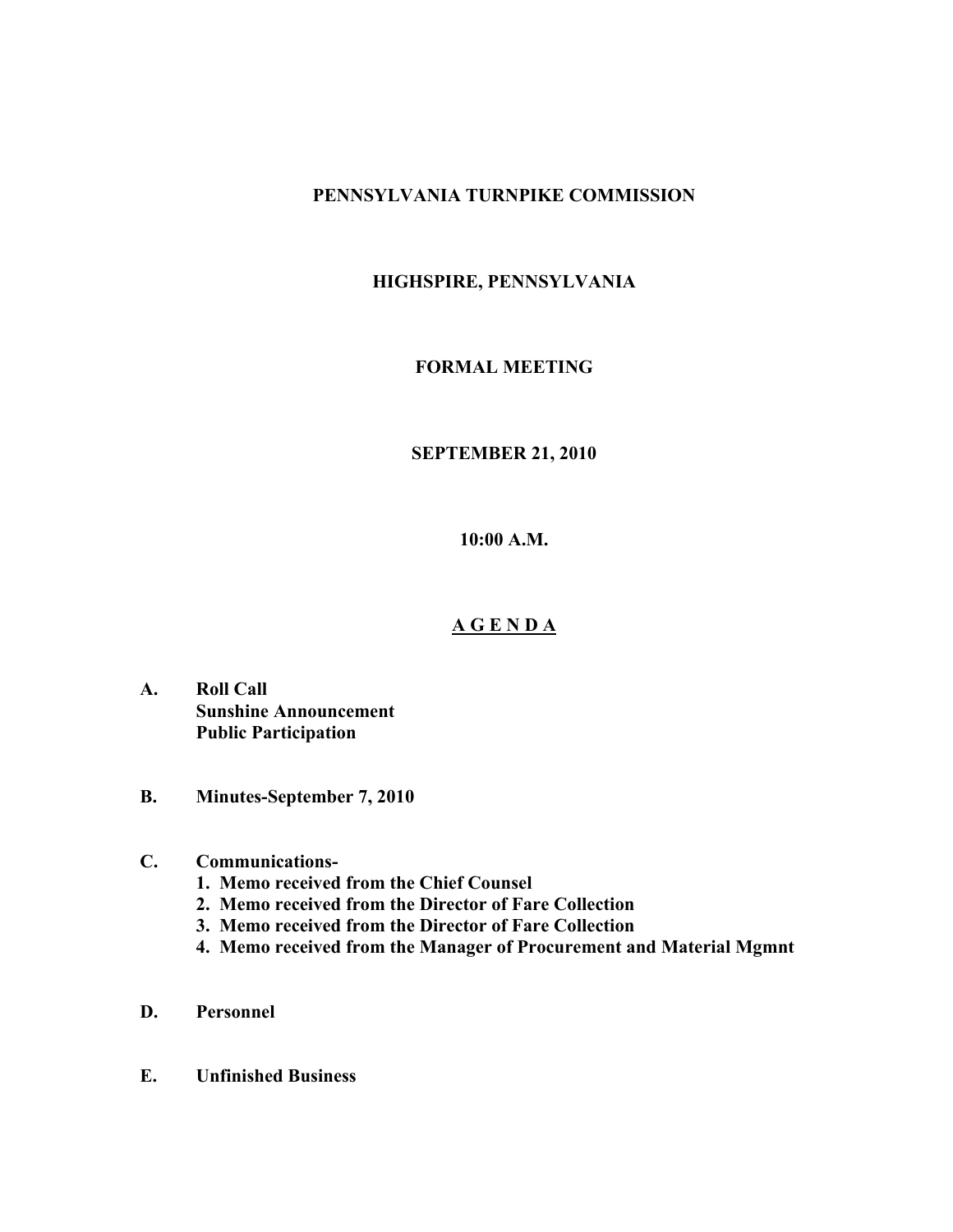# **NEW BUSINESS**

- **1. Adopt the Resolution ratifying the reinvestments, liquidations and purchases of securities with available cash, as described in the memo from the Assistant Chief Financial Officer dated September 10, 2010.**
- **2. Authorize the negotiation and execution of the Agreements and an Amendment for the items listed in memos "a" through "f":**
	- **a. Reimbursement Agreement with PECO Energy to reimburse PECO for the required engineering and facility relocation work necessary for the replacement of Bridges NB-104, NB-110, NB-114 and NB-124; at a not-toexceed amount of \$1,000,000.00;**
	- **b. Settlement Agreement in the case,** *Aniceta Donovan, Executrix of the Estate of William M. Donovan v. PTC, et al.,* **and authorize the issuance of payment in the settlement amount;**
	- **c. Amendment to our Agreement with Voicenet Communications, Inc. for web site consulting services to accommodate future needs for the public web site and PTC intranet sites, to increase the not-to-exceed amount from \$375,000.00 to \$600,000.00;**
	- **d. Agreement with AAA Southern PA for the purpose of distributing E-ZPass in their branch offices;**
	- **e. Agreement with AAA Reading/Berks for the purpose of distributing E-ZPass in their branch offices;**
	- **f. Settlement Agreement for the Lightman Drum Superfund Site and authorize the issuance of payment in the settlement amount of \$55,804.40.**
- **3. Approve the Award of a bid and the Issuance of a Purchase Order for infrastructure cabling for Uniontown to Brownsville Ramps 15, 22 and 26 to the lowest responsive and responsible bidder, Henkels & McCoy; at a total award of \$154,733.91.**
- **4. Approve the payments for the items as listed in memos "a" through "c":**
	- **a. All Risk Property and Builder's Risk invoice from Joyce, Jackman & Bell, LLC for the period October 1, 2008 though October 1, 2011, in the amount of \$1,472,538.00;**
	- **b. 2010 Notice of Assessment for the Supersedeas and Subsequent Injury Funds from the PA Bureau of Workers' Compensation, in the amount of \$13,478.00;**
	- **c. Change Order to reimburse Kinsley Construction, Inc. the cost of roadway repair work to be performed at MP 301.00 that required immediate attention due to roadway conditions; at a not-to-exceed amount of \$400,000.00.**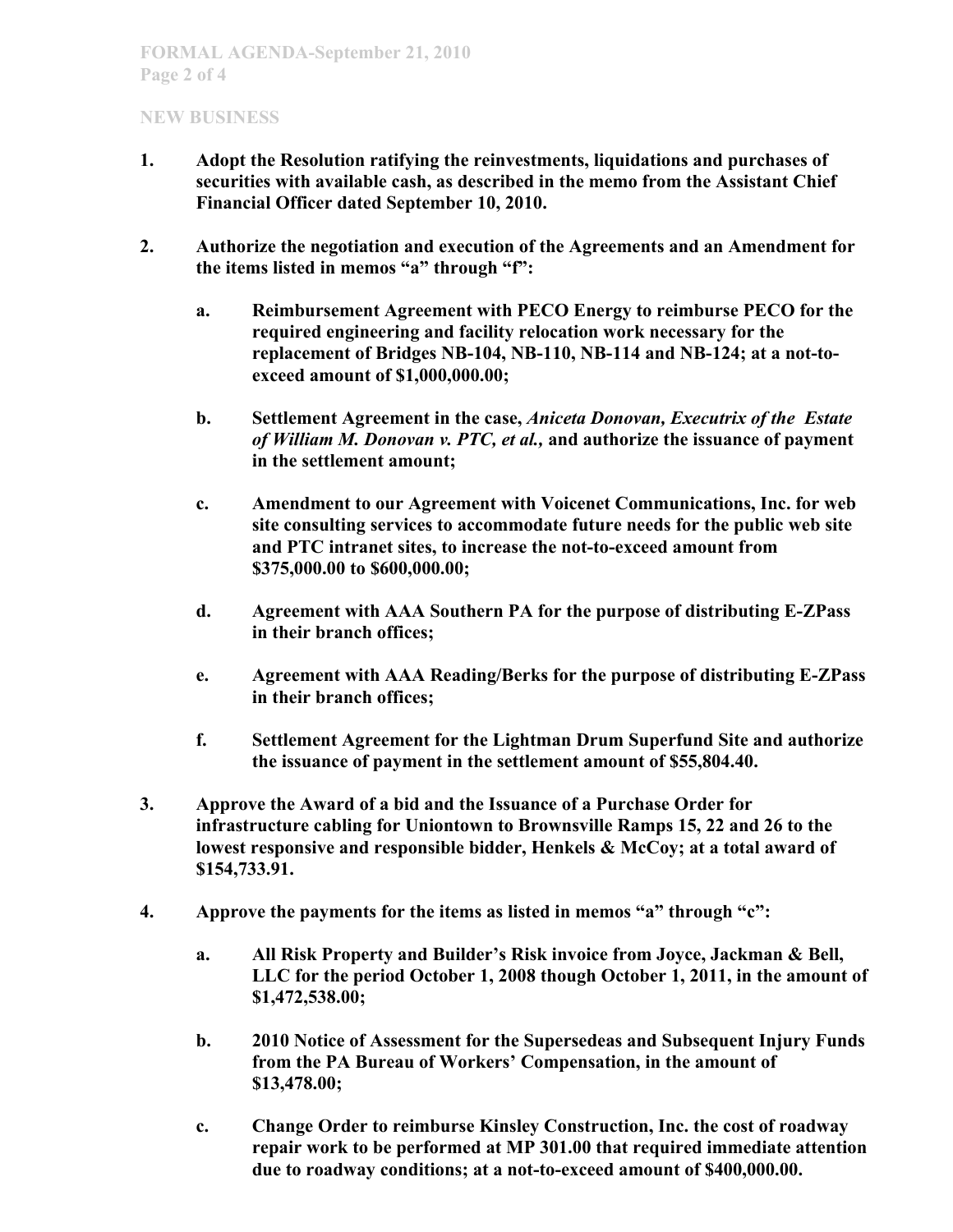**FORMAL AGENDA-September 21, 2010 Page 3 of 4**

**NEW BUSINESS**

# **ITEMS ADDED TO THE FORMAL AGENDA**

### **SUPPLEMENTS**

- **F-5 Approve the preparation and execution of the Supplemental Agreements as listed in memos "a" through "c":**
	- **a. Supplemental Agreement #1 with ALCM for construction management and inspection for the total reconstruction project from MP 67.00 to MP 75.00, for an increase of \$1,750,000.00; increasing the not-to-exceed amount to \$13,557,965.20;**
	- **b. Supplemental Agreement #1 with McTish, Kunkel & Associates for construction management and inspection services for the Allegheny River Bridge project, for an increase of \$250,000.00; increasing the not-to-exceed amount to \$14,899,367.33;**
	- **c. Supplemental Agreement #3 with KCI for public outreach services for the total reconstruction project from MP 320.00 to MP 326.00, for an increase of \$250,000.00; increasing the not-to-exceed amount to \$1,269,000.00;**
	- **d. Supplemental Agreement #1 with Legion Design/Campbell & Associates for design of the replacement of Bridge NB-655 at MP A114.64, for an increase of \$300,000.00; increasing the not-to-exceed amount to \$1,200,000.00.**

### **CHANGE ORDERS**

- **F-6 Approve the Change Orders for the items in memos "a" and "b":**
	- **a. Change Order #4 for Contract #04-023-RCLY with Hempt Bros., Inc. for the ramp reconstruction project at the Carlisle interchange, for an increase of \$400,000.00 and a 172-day time extension; increasing the not-to-exceed amount to \$12,326,230.40;**
	- **b. Change Order #3 for Contract #T-319.00T001-3-02 with Allan A. Myers for replacement of Bridge EB-739, for an increase of \$100,076.40; increasing the not-to-exceed amount to \$5,096,870.05.**

#### **CHANGE ORDERS AND FINAL PAYMENTS**

- **F-7 Approve the Change Orders and Final Payments for the items listed in memos "a" and "b":**
	- **a. Change Order #2 and Final Payment for Contract #EN-00084-03-05 with Bi State Construction Co., Inc. for bridge repairs between MP A20.00 and A130.64, for an increase of \$236,697.39; making the final contract value \$931,911.72, and the final amount due of \$271,458.11;**
	- **b. Change Order #3 and Final Payment for Contract #T-031.00R001-3-02 with Lindy Paving, Inc. for the bituminous overlay from MP 39.62 to MP 44.70**